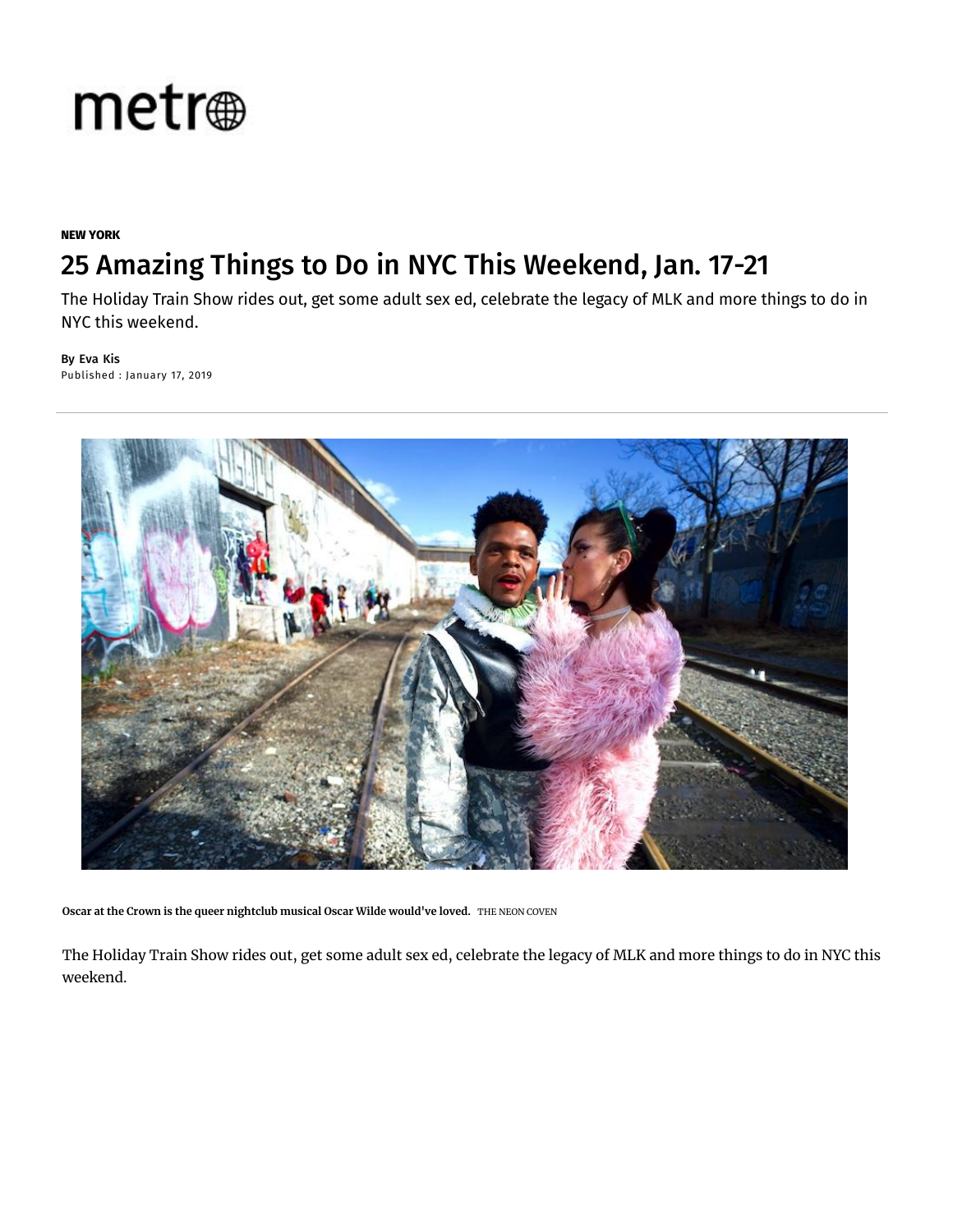### **Pop cu[lture at the end of the world](https://googleads.g.doubleclick.net/pcs/click?xai=AKAOjsshRKenWYGSglcUgM71wfMuSvbLNiEDm4RMusfaRUls1ejGzgS8h8gSJagrOF9GQkuQsBHMPpugxl9sD2pYFElH04NwzeOw7djhRQc5Vn1mBCyOjNC-V6TBD94M0Kpm2m7qugOmv7bOh5E_kzL4Lhb8e0sYnWlj8oWITyrxhq8wS7cVaLQVltq0fCs8jLiwYf65QGZ_xWHR0gEJRzA4opw_wMN6AvNKGyqSEPJTi0S7ogUYp9UJn1dty5Yvl-mtkOjsB7SD&sai=AMfl-YTj39ennTtzPlwf3eCe7SAZvHGz8Pvz8h2DamgS118MnTm2Foy90_nspC_vSSc3xBdA4Az0FyTak8Fj3UZ8yvjoKR18Z07WoC6EgeXODetj6kDoC9PCNttxiNU&sig=Cg0ArKJSzLsRMO2STzAh&adurl=https://www.esc.edu/openhouse/%3Futm_source%3DACQ_METRO%26utm_medium%3DDISPLAY%26utm_term%3DMC%26utm_campaign%3DFY18-19SWOH%26utm_content%3D01172019%E2%80%8B&nx=CLICK_X&ny=CLICK_Y)**

If the phrase "immersive queer nightclub musical" doesn't get you tingling, we can't help you. But if you like that, The Neon Coven's Oscar at the Crown is a new production starring Oscar Wilde and The Real Housewives trapped inside a secret bunker in the fascist future. It's about them, but also about you and nightlife, so expect to dance. *Weekends Jan. 18-Feb. 2, 3 Dollar Bill, 260 Meserole St., Brooklyn., \$25, theneoncoven.com (https://www.theneoncoven.com/)*

## **The personal life of Andy [Warhol](https://www.theneoncoven.com/)**

We know Andy Warhol's work, but it's time to get to know the man behind the lens. Captured: Andy Warhol in Rare Photographs collects a series of black-and-white photos by fine art photographer Robert Levin reveal an intimate and [highly personal glimpse into two days in the life of Warhol in 1981.](https://www.metro.us/things-to-do/new-york/evil-twin-nyc-pop-up-taproom-nowadays) *Through Jan. 31, Mon-Fri 11 a.m.-5 p.m., The Elizabeth Collective, 10 W. 56th St., free, theelizabeth.nyc (https://www.theelizabeth.nyc/)*

### **[The last days of Rock](https://www.metro.us/things-to-do/new-york/where-to-watch-the-super-bowl-nyc-2019-party-guide)**

School of Rock is ending its Broadway run and hitting the touring circuit. This weekend is your final chance to see the Andrew Lloyd Webber musical starring some of the hardest-working kids in show business. *Through Jan. 20, Winter Garden Theatre, 1634 Broadway, telecharge.com (https://www.telecharge.com/Broadway/School-of-Rock/Overview)*

## **Beyond Black Panther**

With Black Panther becoming the highest-grossing comic book film of all time, it's clear the world wants to see new faces behind the masks of their favorite heroes. Meet the writers, illustrators and publishers who have been bringing diversity to the comics scene at this weekend's Black Comic Book Festival. Back for a seventh year, the free two-day event will have panels, a marketplace, tons of cosplay and more nerdy fun. *Jan. 18-19, Schomburg Center, 515 Malcolm X Blvd., Harlem, free, eventbrite.com (https://www.eventbrite.com/e/the-schomburg-centers-7th-annual-black-comic-bookfestival-tickets-53316870194)*

# **Step back in ti[me](https://www.telecharge.com/Broadway/School-of-Rock/Overview)**

For well over half a century, the Winter Antiques Show (https://www.eventbrite.com/e/the-winter-show-2019 january-18-2[7-2019-tickets-51724137287\) has been bringing together some of the world's best vintage pie](https://adclick.g.doubleclick.net/pcs/click?xai=AKAOjstCYdUM174FF_-0NKlhFEK436wtU6JYwhtlvswQcnSFusqwJ2DZ3oR3K66VLH8v19mU1TThiMaBur_GZdMZ89I2CC579TkgjAliiWdqgbbhBphevtqkzNu97y326ZZEoFsM1Q_kzS5MHB9VJKygH-S7AICe6gWxoazxiqM6dCg44lJTUZSQwBQXOD6B-dRgGE0aCUPTZOIfTCjbBKO2WEVEtvc6-kNnl7TmnTgrRmzUIM1l7xxTn0jnS6EZZZY0VDN_W5zQ7L-xUcfHc1CePe8n97NyJZYh41cFGn7CtojNHhKPTvz5ZN_Da2B_-UEOsyBqiGnedob-2GXtN7PROCnuFSZjvJw8CQYdJclfo0zhJDkkYGRVn8A4gSF1MibHrbPu-eB60n2KGWc5IVuxRNlGoWF4poPnCCz8a4z_NCmvU33_rRUhwPTmc-P-4RPUyGxbjZBxSAaW0wV1gxfkzghnK-uEeEe7X6KQp6GlXrOZhh7AD6aEHImNYp9a2-K9luqn9u29yvYx7C8MfeDW0CyrbRnF9POaygKjdq0rk6XPOZNTxTIMsVhmjg9CBFBmasxG2chMeAKy2rgHjLEbv1dGfPV04yvtiMrMA_RRvyNwtre0ZQQUlJQa0scZxoTaGEoZnF5IsnQnTEK5pMPkdVCe6Jpkv5y-lmdLzx_ODTdBu3Pk_xNnDjl6EGtw6d1HNIs_Widhrcnd0LyBTrAUUbuC-kNuyAntAZJQLSQpoIsjqVYvsKvcVL1iEz9fhMgNtIprMn-Hp9hsIQ-jx8G7l__Ez2H-hy4tv9huDNysNbbsg8D5R47QqAM-Fe66vMKRjSbaRgntNyn7W-vqxdJJ_1NwaL8c9PaODCFEWm_oR_bJx1LJiLyDWi1YrJWheTVjGeUN_SHhc2gEnbdKMKaRNaZOjZvJxpjjvcI7vPS5CSVzonAY1wGhqQeNGQqxop03P9898aY1l7vo2lhykAYHjtgT6xE9RZ9gODk4QEs_b7LHA44tTyYo66Y66FbrS4r9YrOsaDFsQw&sai=AMfl-YTHYz5weQHbg7c5SlOnmpqkS5qgq8LCYT_qVJS76ykvAocwLvJ88jLiEdROBFsV0k7JyjId-gEi49-WKCgcSz7YyR1oFZlf-891bX_Qc_zVs-K0K3Jh_NZr8t4GCNuxWf9c7v2ZxHfjukDepU7tzdg0af64Lq8PMp6pke04_Ie0URE&sig=Cg0ArKJSzOfMNLMp7_a9&urlfix=1&adurl=https://d.agkn.com/pixel/2423/%3Fche%3D3388940797%26col%3D22204309,4908354,237952685,435215931,111013507%26l0%3Dhttps://www.bloomingdales.com/b/campaigns/heart-of-ny/beauty%3Fcm_mmc%3DDisplay-_-DBM-_-Network-_-Beauty59thSt_012018)ces from ancient times to modern classics. Special this year is an exhibit on historical objects from Nantucket, including the 1820 shipwreck of the Essex said to have inspired Moby Dick. Even if you're not there to buy, browsing is like going to an eclectic museum, and proceeds benefit the East Side House Settlement. *Jan. 18-27, hours vary, Park Avenue Armory, 643 Park Ave., \$25, thewintershow.org (https://thewintershow.org/)*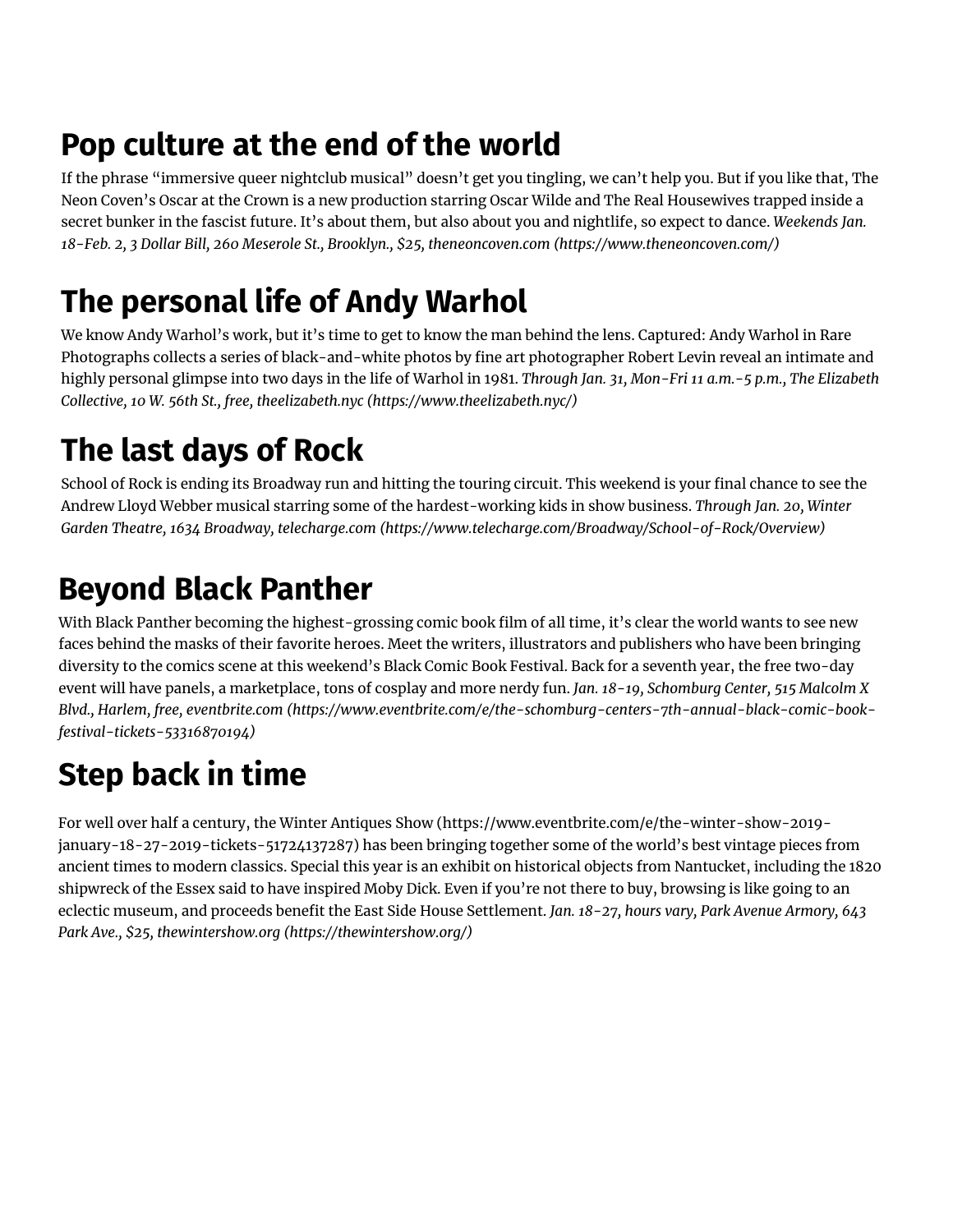

#### **Things to Do in NYC: Last chance for the Holiday Train Show**

Christmas never really ends in our hearts, but the New York Botanical Garden's annual Holiday Train Show (https://www.metro.us/things-to-do/new-york/2018-holiday-train-show-photos-ferries-one-world-trade) winds down this coming Monday. See the new Lower Manhattan landmarks including One World Trade and the Staten Island Ferry among 175 buildings, stations and more all made of bark, leaves and other natural materials. *Through Jan. 21, 2900 Southern Blvd., Bronx, \$30 adults, \$18 kids, nybg.org (https://www.nybg.org/event/holiday-train-show/holiday-train-show/)*

# **Good times the Balkan way**

Who doesn't love some brassy, foot-tapping Balkan music — especially live, thundering through a giant hall with beer on tap? The Zlatne Uste Golden Festival brings two days of rousing dance music from over 60 artists to Grand Prospect Hall. Stay fueled with authentic regional cuisine and browse the Balkan Market upstairs, where they sell music, art, jewelry, textiles and more. *Jan. 18-20, Grand Prospect Hall, 263 Prospect Ave., Brooklyn, \$30-\$45, zlatneuste.yapsody.com (https://zlatneuste.yapsody.com/event/index/325121/zlatne-uste-golden-festival-2019)*

# **Keep fighting for equality**

Women are having their voices heard now more than ever, but there's still plenty to do. Whether you're fighting for justice at work, the doctor's office or the courts, support the cause of equality at the third annual Women's March, setting out from 75th Street and Central Park West heading downtown to 43rd Street and Sixth Avenue. *Jan. 19, 10 a.m.-4 p.m., womensmarchalliance.org (https://womensmarchalliance.org/2019-womens-march-on-nyc/)*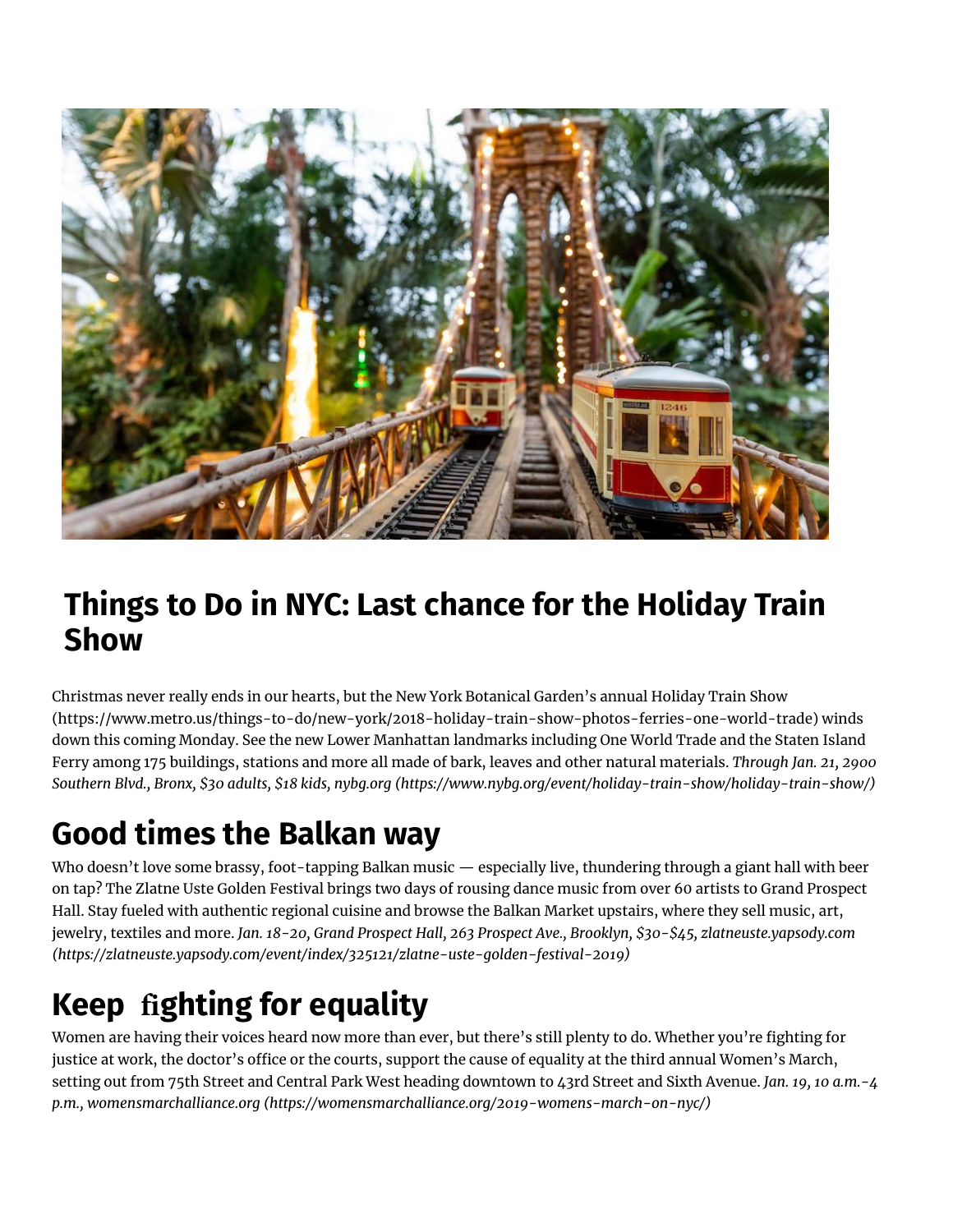## **The Sex Ed you didn't have**

Dani Faith Leonard wants to plug the hol[es of your education when it comes to sexual health and history. January's](https://www.nybg.org/event/holiday-train-show/holiday-train-show/)  edition of Adult Sex Ed focuses on purity, from current Purity Balls to the anti-masturbation tours of the 19th century, told through personal stories by special guests, scripted sketches and lots of hilarious real talk. *Jan. 19, 9 p.m., Caveat, 21A Clinton St., \$15 advance, \$20 the door, must be 21+, caveat.nyc (https://www.caveat.nyc/event/adult-sex-ed-1-19-2019)*

### **Howl at the moon**

A lunar eclipse will reveal a rare "super blood wolf moon

[\(https://www.usatoday.com/story/news/nation/2019/01/03/super-blood-wolf-moon-eclipse-coming-soon-what](https://zlatneuste.yapsody.com/event/index/325121/zlatne-uste-golden-festival-2019)does-all-mean/2474960002/)" over North America — the cool name is thanks to Native American tradition plus some astronomy jargon. Hide your werewolves, but the rest of you should come out for the only total eclipse of the moon over North America until 2021. *Jan. 20, 9:36 p.m.-12:44 a.m.*

# **The living legacy of Martin Luther King**

This Monday commemorates civil rights leader Martin Luther King Jr. who fought first of all for equality, but also so much more. At the Brooklyn Academy of Music's 33rd annual tribute, civic leaders and performers come together for the city's largest creative gathering on MLK Day "to keep King's message alive." *Jan. 21, doors at 8 a.m., 30 Lafayette Ave., free, bam.org (https://www.bam.org/talks/2019/brooklyn-tribute-to-dr-martin-luther-king-2019)*

# **Keep those resolutions**

Get back on track for a better 2019 at the Future[Makers \(https://listenbarfuturemakers.splashthat.com/\) series at L](https://www.caveat.nyc/event/adult-sex-ed-1-19-2019)isten Bar. After popping up in Williamsburg late last year, the non-alcoholic cocktail pop-up is back on Mondays in January at VON Bar, serving mocktails by the likes of Jack McGarry of The Dead Rabbit with real talk from entrepreneurs, venture capitalists and others hustling to forge their own future. *Jan. 21 & 28, 7-11 p.m., 3 Bleecker St., listen.bar (https://www.listen.bar/)*

# **[Party for reproductive rights](https://www.usatoday.com/story/news/nation/2019/01/03/super-blood-wolf-moon-eclipse-coming-soon-what-does-all-mean/2474960002/)**

Head to National Sawdust this Monday for the Planned Parenthood of New York City benefit concert Phenomenal Women. The "powerful and celebratory evening" features performances by Banda Magda, Bria Skonberg and r.O.T.i. *Jan. 21, doors at 6:30 p.m., 80 N. Sixth St., Brooklyn, pay what you will, nationalsawdust.org (https://nationalsawdust.org/event/phenomenal-women-bria-skonberg-r-o-t-i-banda-magda/)*

# **Thing to Do in NYC: Ongoing**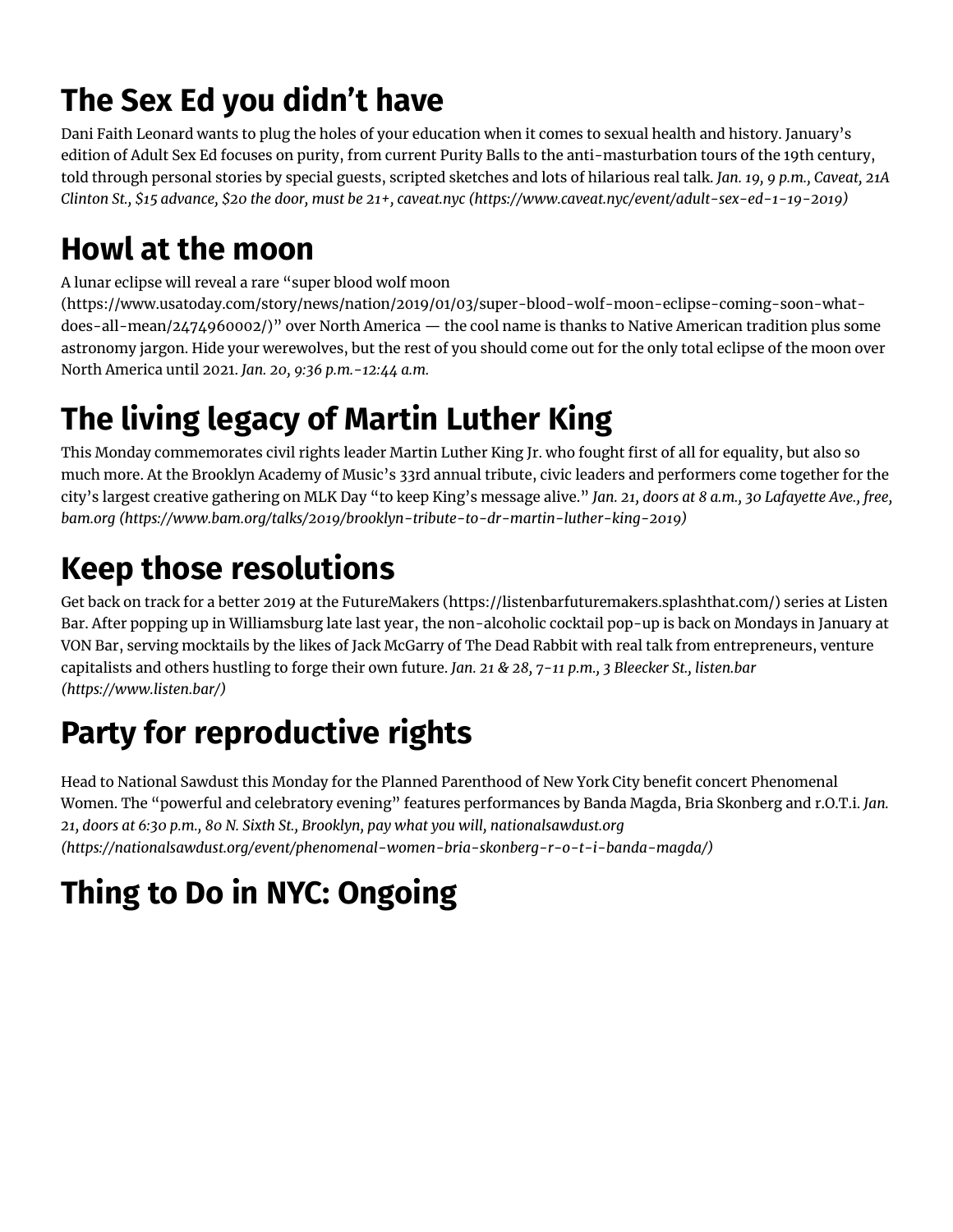

#### **Three weeks to work on your NYC bucket list**

The city's tourism agency NYC&Company decided to combine its three slow season promotions into three weeks of crazy savings. [Winter Outing \(https://www.metro.us/things-to-do/new-york/2-for-1-tickets-nyc-winter-outing-2019\)](https://www.metro.us/things-to-do/new-york/2-for-1-tickets-nyc-winter-outing-2019) is your chance at 2-for-1 tickets to essential New York attractions like going to the top of the Empire State Building or seeing a Broadway show, plus prix-fixe menus at hundreds of restaurants. *Reservations now open, Winter Outing goes from Jan. 21-Feb. 10, [nycgo.com \(https://www.nycgo.com/\)](https://www.nycgo.com/)*

#### **See where movies are headed**

Be the first to know about the filmmakers to watch at the Museum of Moving Image's annual survey of the best alternative cinema from around the world. Full-festival passes are just \$45 to see over a dozen narrative works, features and shorts from China, Israel, Pakistan and Taiwan, just to name a few, plus live performances and artist talks. *Jan. 11- [21, 36-01 35th Ave., Queens, \\$15-\\$45, movingimage.us \(http://www.movingimage.us/programs/2019/01/11/detail/rst-look-](http://www.movingimage.us/programs/2019/01/11/detail/first-look-2019/)2019/)*

## **Play an interactive magic show**

David Kwong builds crossword puzzles for the New York Times by day, but by night he's actually better known as a magician, who has consulted on projects from Now You See Me and NBC's Blindspot. Now he's appearing as The Enigmatist at the High Line Hotel, inside a mysterious room called the Riverbank Estate for a night of illusions, cracking riddles and solving puzzles. *[Fridays and Saturdays, Jan. 4-26, 180 10th Ave., \\$85, enigmatistshow.com](https://enigmatistshow.com/) (https://enigmatistshow.com/)*

# **Jewish life on screen**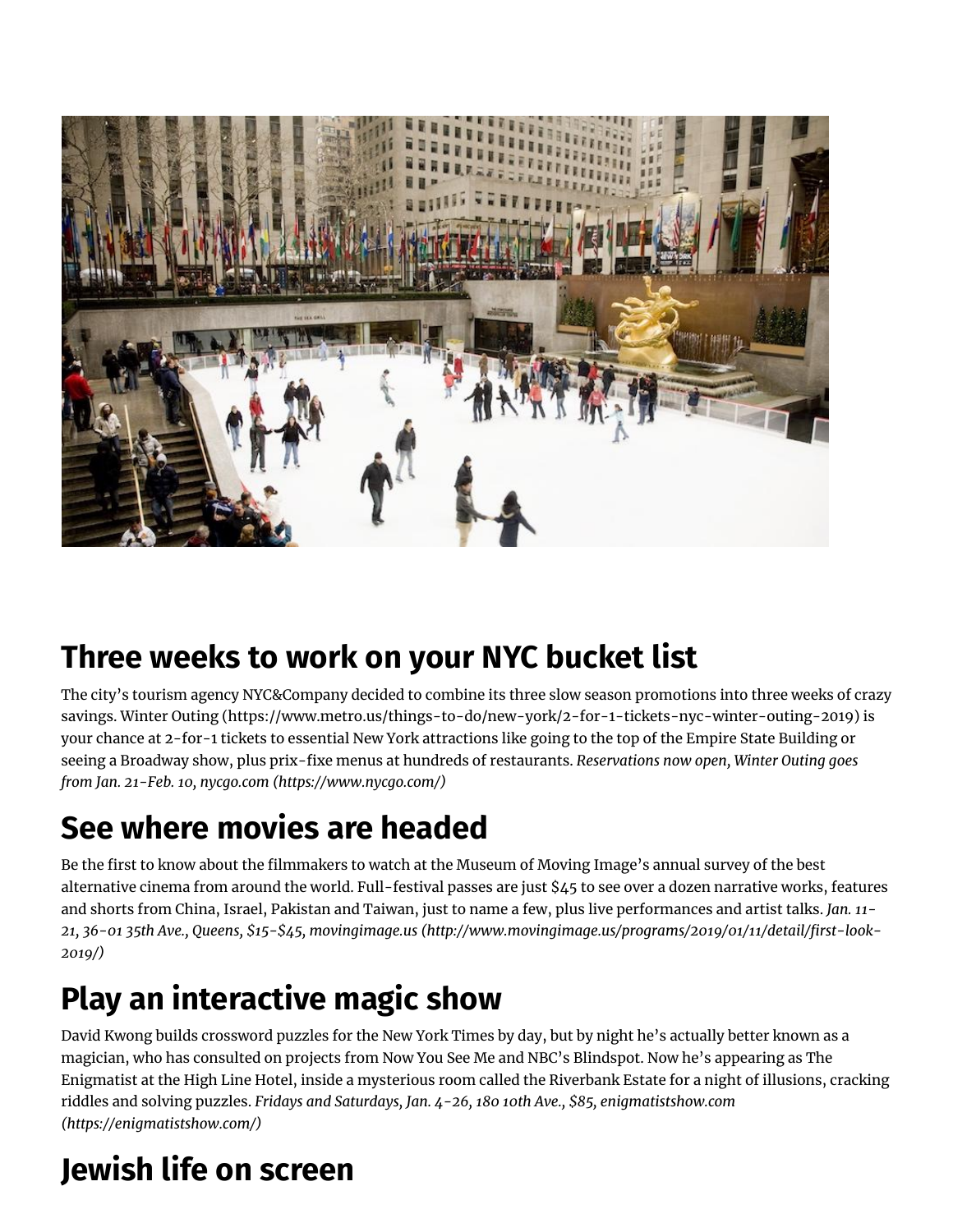The New York Jewish Film Festival dedicates two weeks showcasing Jewish history, culture and spirit through movies curated by The Jewish Museum and the Film Society of Lincoln Center, through a mix of documentary, narrative and short works from both new and established filmmakers. In addition to screenings, the fest features talkbacks with directors, critics, professors and more. *Through Jan. 22, Walter Reade Theater, 165 W. 65th St., free-\$25, lmlinc.org [\(https://www.lmlinc.org/festivals/new-york-jewish-lm-festival/#tickets\)](https://www.filmlinc.org/festivals/new-york-jewish-film-festival/#tickets)*

# **Brunch with the ultimate boy band**

Back by popular demand, The Boy Band Project is bringing its booty-shaking brunch spectacular to The Green Room 42, pop-and-locking to all your favorite songs from the '90s and beyond, from Boyz II Men to \*NSYNC to One Direction, played by the stars of Broadway shows including Wicked, The Book of Mormon, Rock of Ages and more. *Jan. 27, 2 p.m., 570 Tenth Ave., fourth oor inside YOTEL, \$22.50-\$52.50, ovationtix.com [\(https://ci.ovationtix.com/34878/production/1002690?performanceId=10364782\)](https://ci.ovationtix.com/34878/production/1002690?performanceId=10364782)*

#### **Last Chance: Harry Potter at the New-York Historical Society**

J.K. Rowling didn't invent everything in the wizarding world of Harry Potter. Many of the potion ingredients, customs and even people who appear in her books existed in the real world. Tour this fascinating exhibit of Muggle relics and see the magic all around us at the New York Historical Society's History of Magic (https://www.metro.us/things-to[do/new-york/photos-harry-potter-history-of-magic-museum-exhibit-nyc\)](https://www.metro.us/things-to-do/new-york/photos-harry-potter-history-of-magic-museum-exhibit-nyc) exhibit. *Through Jan. 27, 170 Central Park W., \$21 adults, \$6 kids ages 5-13; nyhistory.org [\(https://harrypotter.nyhistory.org/\)](https://harrypotter.nyhistory.org/)*



[\(https://harrypotter.nyhistory.org/\)](https://harrypotter.nyhistory.org/)

# **Things to Do in NYC: The Big Apple Circus swings again**

New look, new acts, new food — everything is new at the Big Apple Circus, which is under new management for its 41st season. A major makeover [\(https://www.metro.us/things-to-do/new-york/big-apple-circus-2018-new-millennials](https://www.metro.us/things-to-do/new-york/big-apple-circus-2018-new-millennials-cocktails)cocktails) aimed to attract millennials has brought a glamorous spiegeltent to the grounds, serving cocktails by Pamela